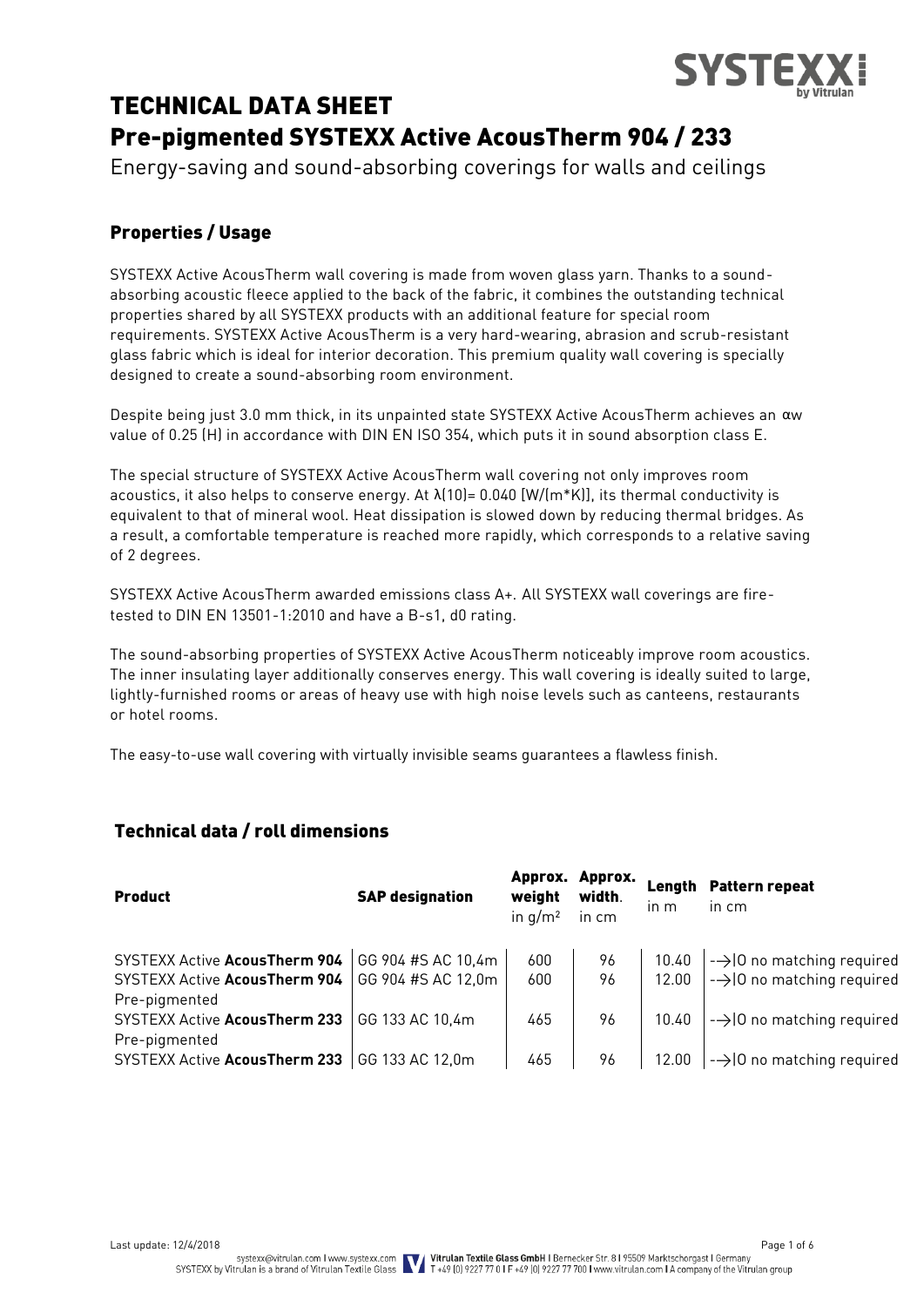

## Substrate preparation

Substrates should be dry, clean, smooth and stable. Remove old wall coverings and unstable paints and finishes, sand down high-gloss paints to obtain a key and apply a suitable adhesion promoter. Fill cracks, holes and irregularities with a levelling compound.

Pretreat absorbent substrates with a suitable primer. Remove any mildew or mold growth and treat in accordance with the relevant regulations (Substrate preparation is described in more detail in the "Substrate / Preparation" table).

# Application

#### Important for all products

Do not apply if the room and surface temperature is below +8 °C.

Always check to make sure that the batch numbers are the same when applying the wall covering to adjacent areas (see information on outside of box).

One drop = wall/ceiling length plus 5 – 10 cm. Trim off the excess.

#### 1. Application

Substrate preparation: see "Substrate / Preparation".

Using a roller or airless sprayer, evenly apply a sufficient quantity of the textile dispersion adhesive to the substrate, covering an area the width of 1 - 2 drops. Not suitable for use with a wall papering device. Please follow the instructions provided by the adhesive manufacturer. Adhesive coverage: 350 g/m² to 500 g/m², depending on the condition of the substrate.

Allow 12 – 24 hours drying time under normal conditions (room temperature 18° C and relative humidity 60%).

Drying times may vary significantly when applying under extreme climatic conditions. AcousTherm 233/904 is unfit for use in wet rooms!

#### **1.a Hanging walls**

Align the first drop vertically with the back of the fleece in contact with the adhesive and press firmly onto the wall with a spatula, applying enough pressure to avoid bubbles and creases. Trim off the excess with wallpaper scissors or a sharp knife. Hang the remaining drops, making sure that the edges butt up flush with one another.

Avoid overlaps or a build-up of adhesive. It is important to ensure that the same amount of pressure is applied to both lengths of fabric in the seam area.

We recommend running a wallpaper spatula firmly down the seam from top to bottom to apply pressure evenly to both sides. Do not use a seam roller.

Any adjustments that may be needed should be carried out immediately after pasting. We advise repasting the substrate underneath the section of wall covering that needs adjusting. Wipe off any adhesive that gets onto the outside of the fabric straightaway with a damp sponge.

#### **1.b Hanging ceilings**

Position the first length with the back of the fleece in contact with the adhesive and press firmly onto the ceiling, applying enough pressure to avoid bubbles and creases. Hang the remaining lengths, making sure that the edges butt up flush with one another (see 'Hanging walls'). Please note that it is difficult to readjust coverings once they have been applied to ceilings and that any corrections should be carried out immediately after pasting.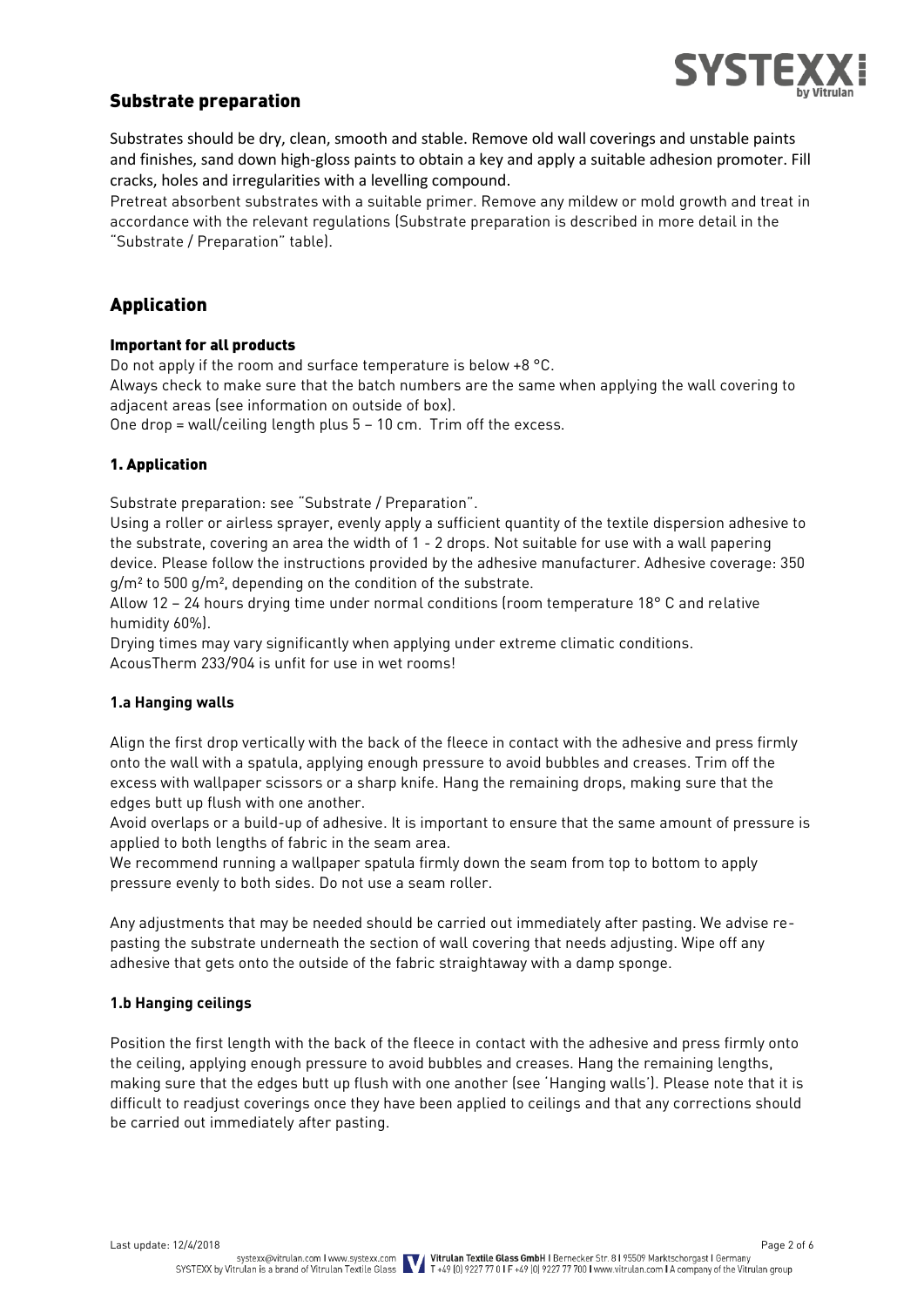

#### **1.c Hanging internal corners**

Cut the wall covering into internal corners using a glass fabric spatula and a sharp knife. Be sure to draw the knife along the outer edge of the spatula, cutting the sound-proof covering on the side nearest to the outer edge rather than on the inside.

#### **1.d Hanging external corners**

Wrap SYSTEXX Active AcousTherm around external corners, making sure the fabric runs around the corner by at least 10 cm. Press down firmly at the edges using a SYSTEXX wallpaper spatula to ensure a strong bond.

If desired, the length can be cut with a sharp knife at the outside corner, but since this leaves a rather unattractive, open edge even if the cut is very carefully executed, it should be avoided if possible.

Another option is to fit a suitable corner bead to create a tidy corner finish (available at Vitrulan). This must be applied to the corners and levelled out with a filler before pasting on the wall covering.

#### 2. Avoiding textural differences

Do not paste the product upside down.

#### 3. Painting

Any colored paint on the market can be used with SYSTEXX Active AcousTherm fabric. We recommend using a high-quality dispersion paint in wet-abrasion class II or above. AcousTherm 233 is already prepigmented: one coat of pale-colored matt, eggshell or satin paint is usually sufficient.

#### **Recommended level of gloss: Matt, eggshell**

| 1st coat: | Apply the paint evenly once the wall covering has completely dried. Follow the paint<br>manufacturer's instructions. |
|-----------|----------------------------------------------------------------------------------------------------------------------|
| 2nd coat: | Wait until the first coat is completely dry before applying the second coat.                                         |
| Coverage: | 250 – 300 g/m <sup>2</sup> for the first coat of paint, $150 - 220$ g/m <sup>2</sup> for the second coat.            |

Carry out a trial application to work out the precise rate. If using SYSTEXX Active AcousTherm with any other products, please follow the relevant accompanying instructions.

#### Paint application according to level of gloss

| Desired     | Required<br>base coat |
|-------------|-----------------------|
| top coat    |                       |
| <b>Matt</b> |                       |
| Semi-gloss  | Semi-gloss            |
| - eggshell  | - eggshell            |
|             |                       |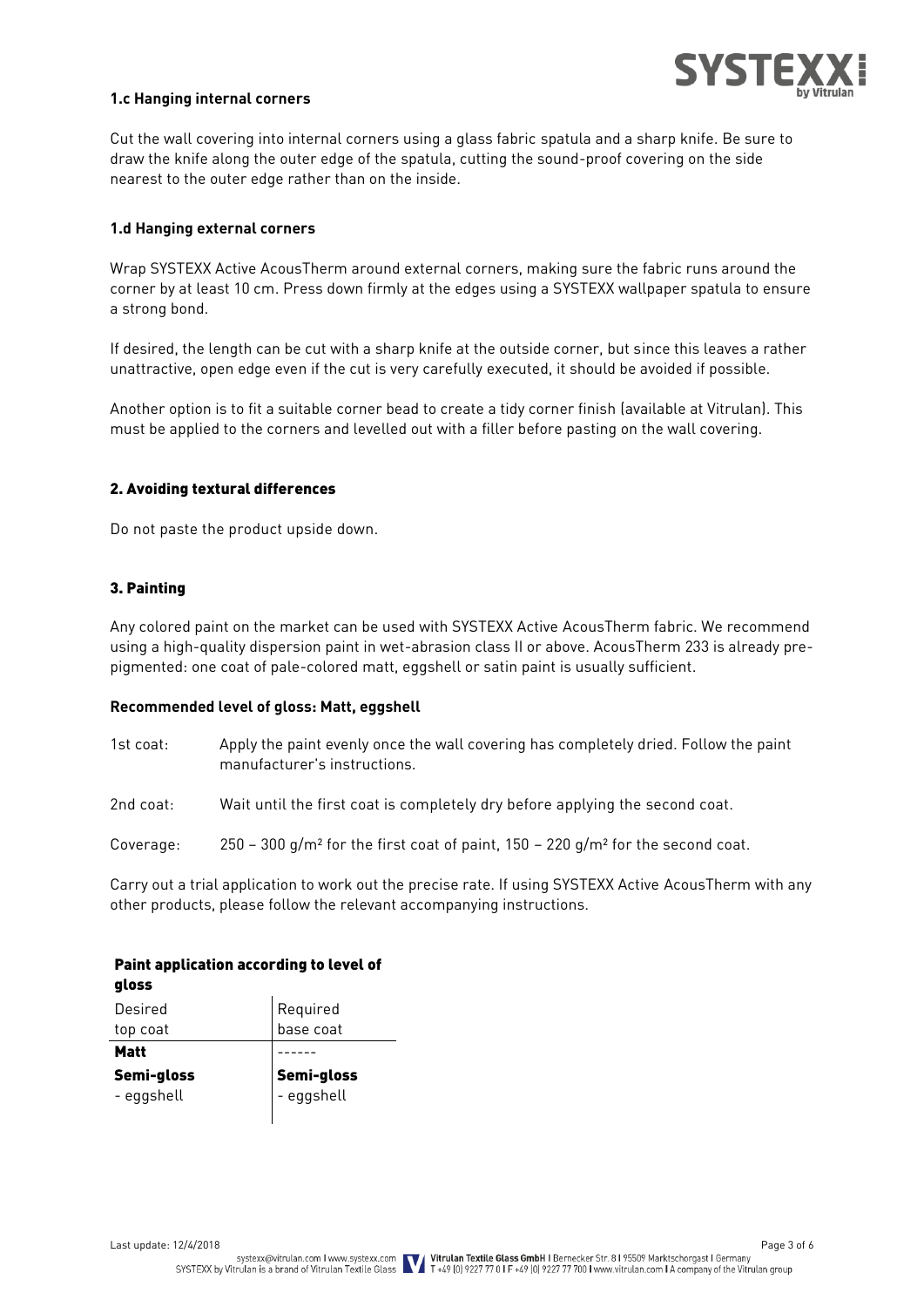

| <b>Exposed concrete</b><br>1. Deburr roughly<br>2. Fill joints with a levelling compound to achieve a smooth finish<br>3. Sand and prime<br>1. Clean (deburr if necessary)<br>Poured concrete,<br>2. Fill joints with a levelling compound to achieve a smooth finish<br>filigree concrete<br>3. Sand and prime<br><b>Sanding plaster</b><br>1. Remove loose plaster<br>2. Stabilize the plaster / apply a penetrating primer<br>3. Fill, level and smooth off if necessary, then prime<br>4. Sand and prime<br>1. Clean and deburr<br><b>Coarse textured plaster</b><br>2. Skim the entire surface and smooth off<br>3. Sand and prime<br>Very absorbent plaster<br>1. Skim the entire surface if necessary and smooth off<br>(e.g. gypsum plaster)<br>2. Sand<br>3. Apply penetrating primer<br><b>Standard plaster</b><br>1. Remove any sinter skin by sanding and fill with a levelling compound<br>2. Apply penetrating primer<br>Lining paper, size or sealer<br>1. Dampen the lining paper, size or sealer to loosen it<br>2. Scrape it off<br>3. If necessary, skim the entire surface and smooth off<br>4. Sand and prime<br>Peelable or<br>1. Completely remove the wallpaper<br>2. If necessary, skim the entire surface and smooth off<br>dry-strippable wallpapers<br>3. Sand and prime<br><b>Wallpaper residue</b><br>1. Remove all wallpaper and paste residues<br>(e.g. cellulose)<br>2. If necessary, skim the entire surface and smooth off<br>or make good the damaged areas<br>3. Sand and prime<br><b>Flaking old paint</b><br>1. Completely remove any unstable, flaking paint<br>(by hand or with a machine)<br>2. Apply an intermediate primer if necessary.<br>3. If necessary, skim the entire surface and smooth off<br>4. Sand and prime<br><b>Distemper</b><br>1. Remove completely by scraping/wiping<br>2. Prime<br><b>High gloss paints</b><br>1. Rub down or wash with an alkaline cleaner to remove the glossy sheen<br>2. Apply synthetic resin dispersion (adhesion promoter) if necessary | <b>Substrate</b> | uy vititilall<br><b>Preparation</b> |
|--------------------------------------------------------------------------------------------------------------------------------------------------------------------------------------------------------------------------------------------------------------------------------------------------------------------------------------------------------------------------------------------------------------------------------------------------------------------------------------------------------------------------------------------------------------------------------------------------------------------------------------------------------------------------------------------------------------------------------------------------------------------------------------------------------------------------------------------------------------------------------------------------------------------------------------------------------------------------------------------------------------------------------------------------------------------------------------------------------------------------------------------------------------------------------------------------------------------------------------------------------------------------------------------------------------------------------------------------------------------------------------------------------------------------------------------------------------------------------------------------------------------------------------------------------------------------------------------------------------------------------------------------------------------------------------------------------------------------------------------------------------------------------------------------------------------------------------------------------------------------------------------------------------------------------------------------------------------------------------------------------------------------------|------------------|-------------------------------------|
|                                                                                                                                                                                                                                                                                                                                                                                                                                                                                                                                                                                                                                                                                                                                                                                                                                                                                                                                                                                                                                                                                                                                                                                                                                                                                                                                                                                                                                                                                                                                                                                                                                                                                                                                                                                                                                                                                                                                                                                                                                |                  |                                     |
|                                                                                                                                                                                                                                                                                                                                                                                                                                                                                                                                                                                                                                                                                                                                                                                                                                                                                                                                                                                                                                                                                                                                                                                                                                                                                                                                                                                                                                                                                                                                                                                                                                                                                                                                                                                                                                                                                                                                                                                                                                |                  |                                     |
|                                                                                                                                                                                                                                                                                                                                                                                                                                                                                                                                                                                                                                                                                                                                                                                                                                                                                                                                                                                                                                                                                                                                                                                                                                                                                                                                                                                                                                                                                                                                                                                                                                                                                                                                                                                                                                                                                                                                                                                                                                |                  |                                     |
|                                                                                                                                                                                                                                                                                                                                                                                                                                                                                                                                                                                                                                                                                                                                                                                                                                                                                                                                                                                                                                                                                                                                                                                                                                                                                                                                                                                                                                                                                                                                                                                                                                                                                                                                                                                                                                                                                                                                                                                                                                |                  |                                     |
|                                                                                                                                                                                                                                                                                                                                                                                                                                                                                                                                                                                                                                                                                                                                                                                                                                                                                                                                                                                                                                                                                                                                                                                                                                                                                                                                                                                                                                                                                                                                                                                                                                                                                                                                                                                                                                                                                                                                                                                                                                |                  |                                     |
|                                                                                                                                                                                                                                                                                                                                                                                                                                                                                                                                                                                                                                                                                                                                                                                                                                                                                                                                                                                                                                                                                                                                                                                                                                                                                                                                                                                                                                                                                                                                                                                                                                                                                                                                                                                                                                                                                                                                                                                                                                |                  |                                     |
|                                                                                                                                                                                                                                                                                                                                                                                                                                                                                                                                                                                                                                                                                                                                                                                                                                                                                                                                                                                                                                                                                                                                                                                                                                                                                                                                                                                                                                                                                                                                                                                                                                                                                                                                                                                                                                                                                                                                                                                                                                |                  |                                     |
|                                                                                                                                                                                                                                                                                                                                                                                                                                                                                                                                                                                                                                                                                                                                                                                                                                                                                                                                                                                                                                                                                                                                                                                                                                                                                                                                                                                                                                                                                                                                                                                                                                                                                                                                                                                                                                                                                                                                                                                                                                |                  |                                     |
|                                                                                                                                                                                                                                                                                                                                                                                                                                                                                                                                                                                                                                                                                                                                                                                                                                                                                                                                                                                                                                                                                                                                                                                                                                                                                                                                                                                                                                                                                                                                                                                                                                                                                                                                                                                                                                                                                                                                                                                                                                |                  |                                     |
|                                                                                                                                                                                                                                                                                                                                                                                                                                                                                                                                                                                                                                                                                                                                                                                                                                                                                                                                                                                                                                                                                                                                                                                                                                                                                                                                                                                                                                                                                                                                                                                                                                                                                                                                                                                                                                                                                                                                                                                                                                |                  |                                     |
|                                                                                                                                                                                                                                                                                                                                                                                                                                                                                                                                                                                                                                                                                                                                                                                                                                                                                                                                                                                                                                                                                                                                                                                                                                                                                                                                                                                                                                                                                                                                                                                                                                                                                                                                                                                                                                                                                                                                                                                                                                |                  |                                     |
|                                                                                                                                                                                                                                                                                                                                                                                                                                                                                                                                                                                                                                                                                                                                                                                                                                                                                                                                                                                                                                                                                                                                                                                                                                                                                                                                                                                                                                                                                                                                                                                                                                                                                                                                                                                                                                                                                                                                                                                                                                |                  |                                     |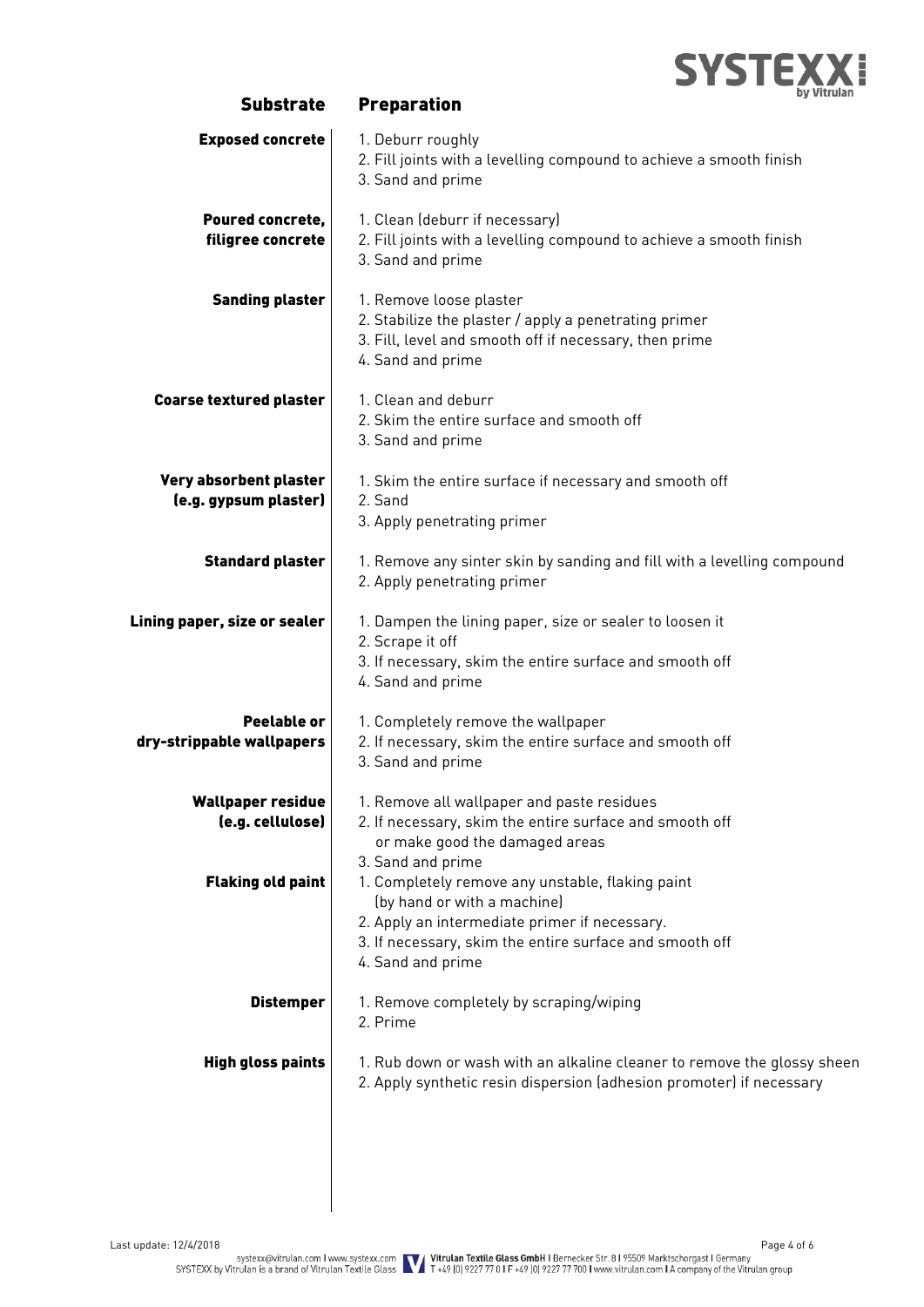

| Glass fabric*                               | by Vitrulan<br>1. Clean and sand (apply adhesion promoter if necessary)<br>2. Skim the entire surface and smooth off<br>(If the surface is rough-textured, it may be necessary to repeat<br>this several times)                                                                                                                                                                                                               |
|---------------------------------------------|-------------------------------------------------------------------------------------------------------------------------------------------------------------------------------------------------------------------------------------------------------------------------------------------------------------------------------------------------------------------------------------------------------------------------------|
|                                             | 3. Sand and prime                                                                                                                                                                                                                                                                                                                                                                                                             |
| <b>Plasterboard</b>                         | 1. Fill joints with a levelling compound to achieve a smooth finish<br>2. Sand and prime                                                                                                                                                                                                                                                                                                                                      |
| <b>OSB, wood, fiberboard</b>                | 1. Apply a protective layer (to prevent carry-over of constituents)<br>2. Sand<br>3. Fill joints with a levelling compound to achieve a smooth<br>surface finish<br>4. Skim the entire surface and smooth off<br>5. Sand and prime                                                                                                                                                                                            |
| <b>Ceramic tiles</b>                        | 1. Degrease and clean the tiles<br>2. Apply an adhesion promoter, then skim the entire surface<br>and smooth off<br>3. Sand and prime                                                                                                                                                                                                                                                                                         |
| <b>Rusty steel surfaces</b>                 | 1. Remove rust (to standard ST 2 'Hand Tool Cleaning'): Remove<br>all rust, scale, loose rust and loose paint by hand using a wire brush,<br>sandpaper, grinding tools or by knocking and scraping, or a combination of<br>the two methods<br>2. Apply an anti-corrosion treatment<br>3. Fill depressions and joint areas with a two-component filler<br>to obtain a smooth finish<br>4. Sand and apply anti-corrosion primer |
| <b>Bleed-through</b><br>(e.g. water stains) | 1. Test load-bearing capacity of substrate and apply protective layer<br>2. Sand<br>3. Skim the entire surface and smooth off<br>4. Sand and prime                                                                                                                                                                                                                                                                            |
| <b>Nicotine and soot stains</b>             | 1. Apply protective layer/coating to isolate the stain                                                                                                                                                                                                                                                                                                                                                                        |

\*) Otherwise you will be left with an uneven surface finish which will be extremely noticeable after painting!